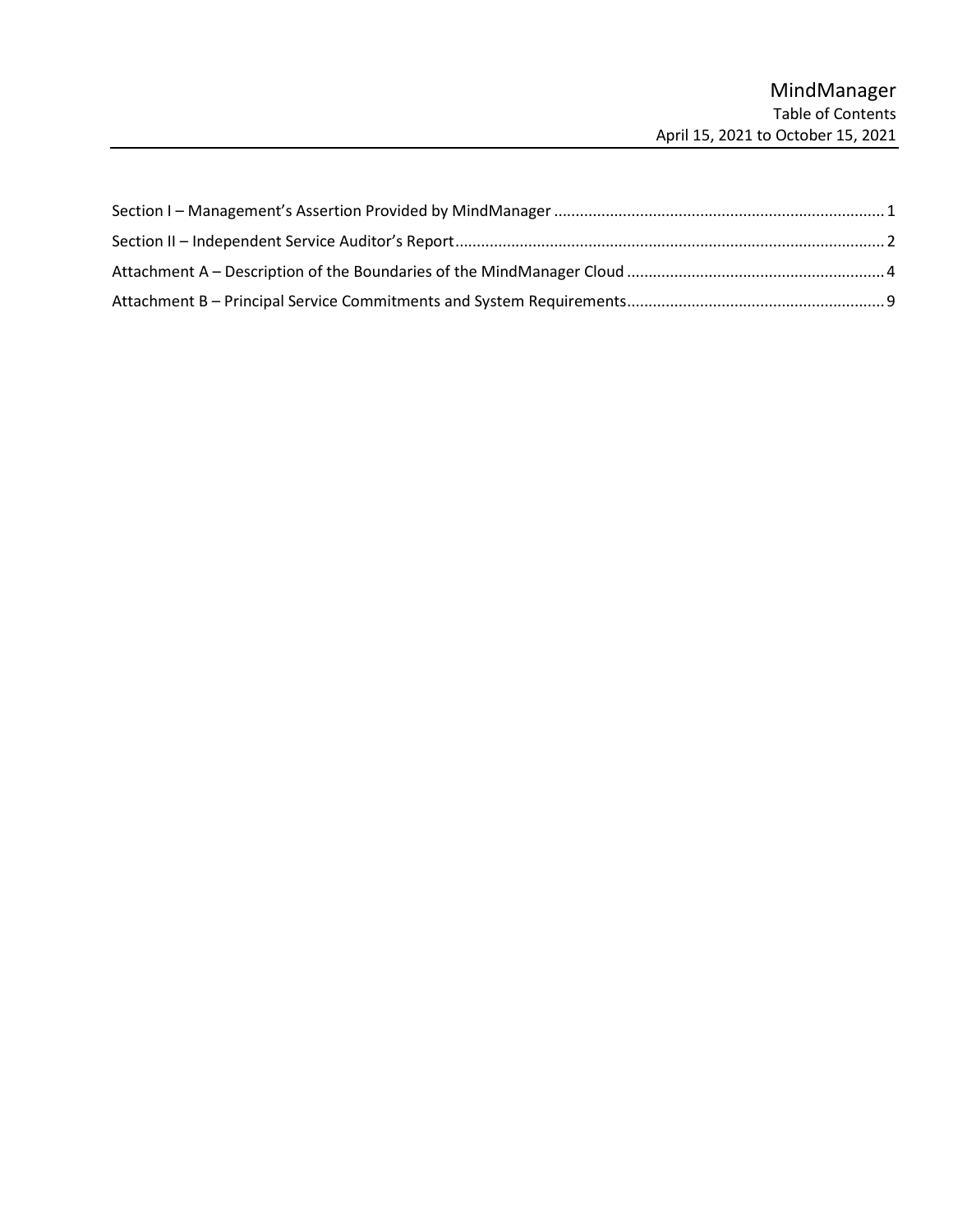<span id="page-2-0"></span>

Section I Management's Assertion Provided by MindManager

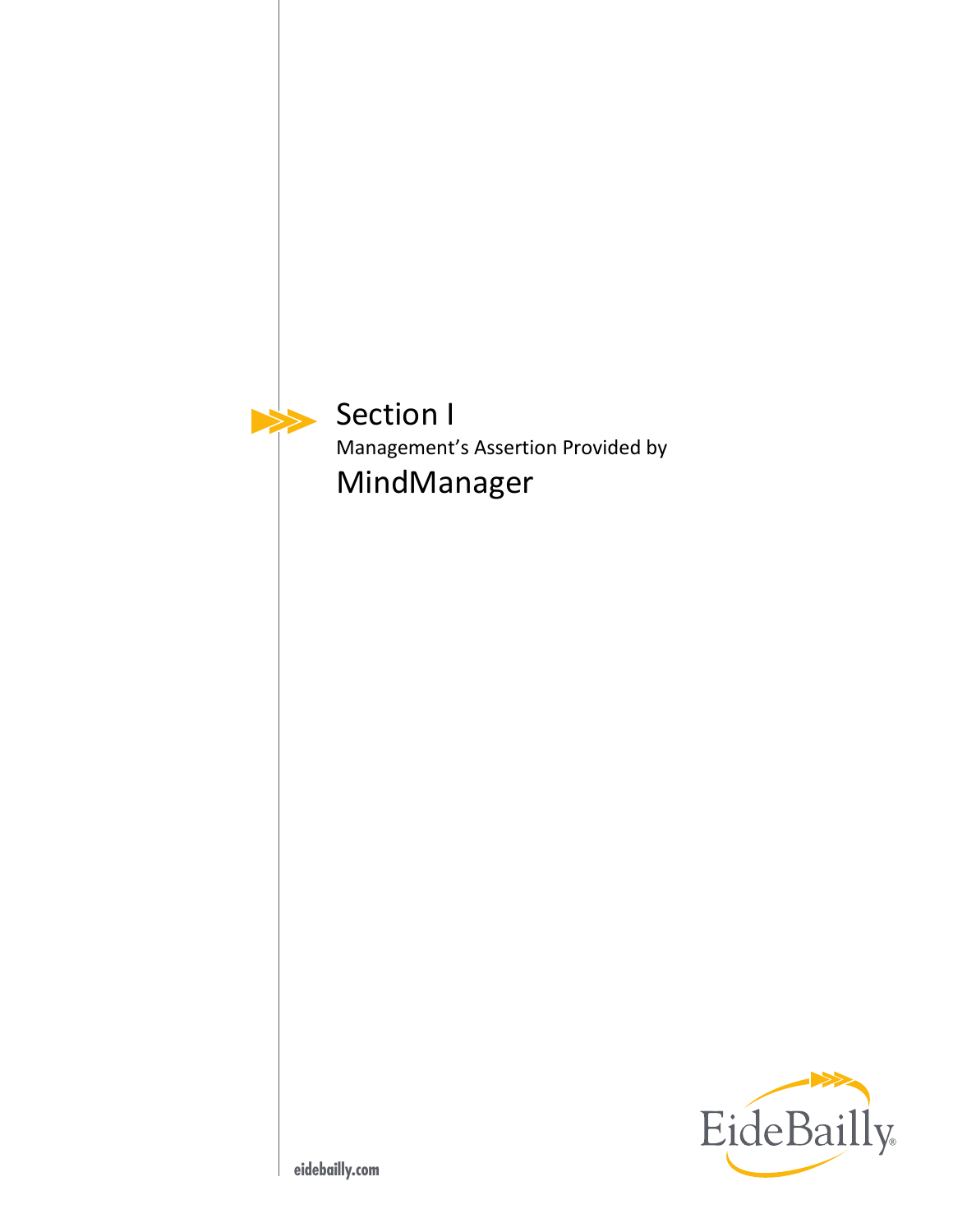#### **Management's Assertion Provided by MindManager**

We are responsible for designing, implementing, operating, and maintaining effective controls within MindManager Cloud (MindManager) throughout the period April 15, 2021 to October 15, 2021, to provide reasonable assurance that MindManager's service commitments and system requirements relevant to security were achieved. Our description of the boundaries of the system is presented in attachment A and identifies the aspects of the system covered by our assertion.

We have performed an evaluation of the effectiveness of the controls within the system throughout the period April 15, 2021 to October 15, 2021, to provide reasonable assurance that MindManager's service commitments and system requirements were achieved based on the trust services criteria relevant to security (applicable trust services criteria) set forth in TSP section 100, *2017 Trust Services Criteria for Security, Availability, Processing Integrity, Confidentiality, and Privacy* (AICPA, *Trust Services Criteria*). MindManager's objectives for the system in applying the applicable trust services criteria are embodied in its service commitments and system requirements relevant to the applicable trust services criteria. The principal service commitments and system requirements related to the applicable trust services criteria are presented in attachment B.

MindManager uses a subservice organization, to host their production environment and perform cloud computing. The description indicates that complementary subservice organization controls that are suitability designed and operating effectively are necessary, along with controls at MindManager, to achieve MindManager's service commitments and system requirements based on the applicable trust services criteria. The description presents MindManager's controls, the applicable trust services criteria, and the types of complementary subservice organization controls assumed in the design MindManager's controls. The description does not disclose the actual controls at the subservice organization.

There are inherent limitations in any system of internal control, including the possibility of human error and the circumvention of controls. Because of these inherent limitations, a service organization may achieve reasonable, but not absolute, assurance that its service commitments and system requirements are achieved.

We assert that the controls within the system were effective throughout the period April 15, 2021 to October 15, 2021, to provide reasonable assurance that MindManager's service commitments and system requirements were achieved based on the applicable trust services criteria, if its controls operated effectively throughout that period, and if the subservice organization controls assumed in the design of MindManager's controls throughout that period.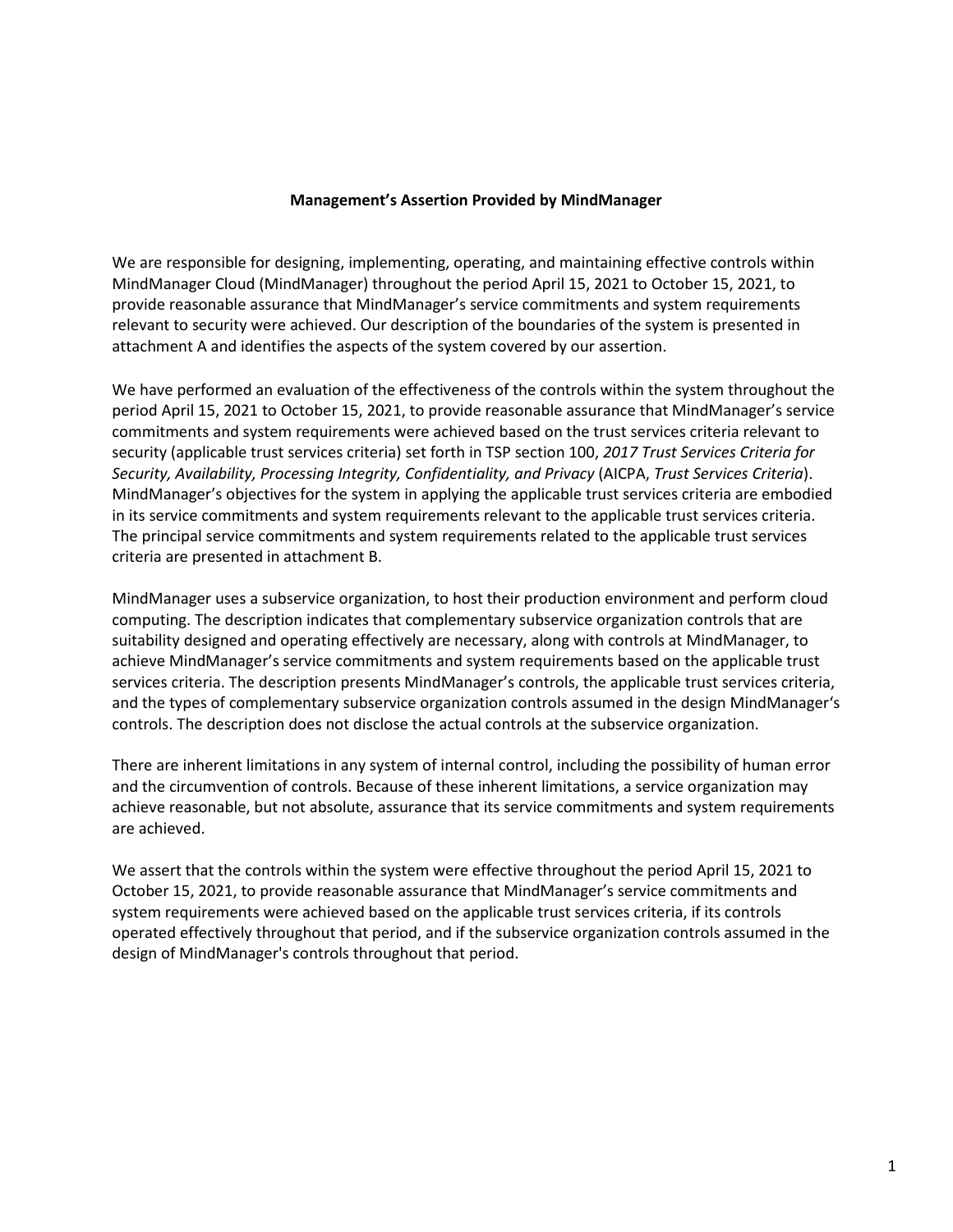<span id="page-4-0"></span>

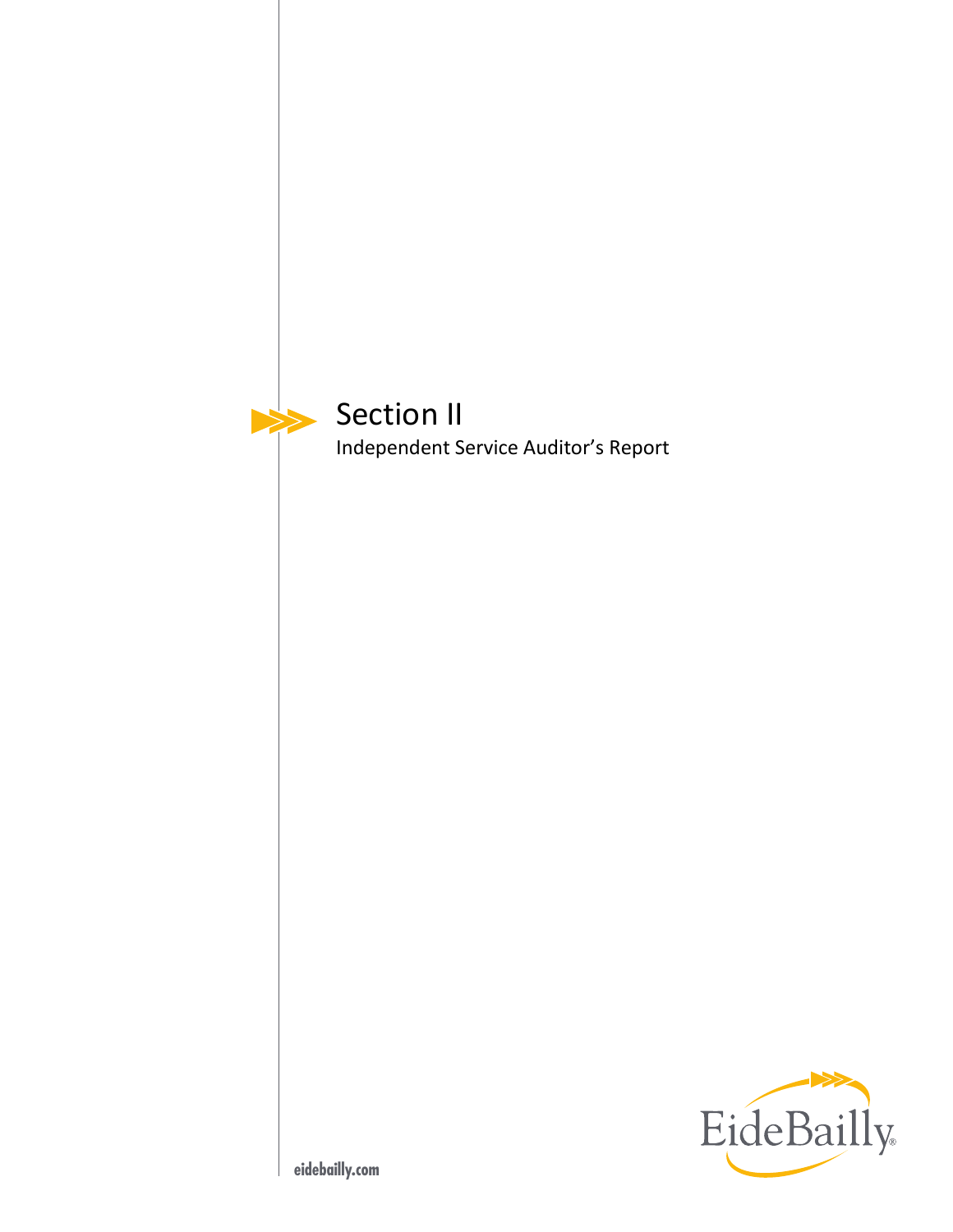

**CPAs & BUSINESS ADVISORS** 

#### **Independent Service Auditor's Report**

To the Management of MindManager Cloud (MindManager)

#### **Scope**

We have examined MindManager's accompanying assertion titled "Management's Assertion Provided by MindManager" (assertion) that the controls within MindManager Cloud (MindManager) were effective throughout the period April 15, 2021 to October 15, 2021, to provide reasonable assurance that MindManager's service commitments and system requirements were achieved based on the trust services criteria relevant to security (applicable trust services criteria) set forth in TSP section 100, *2017 Trust Services Criteria for Security, Availability, Processing Integrity, Confidentiality, and Privacy* (AICPA, *Trust Services Criteria*).

MindManager uses a subservice organization for data center hosting services. The description indicates that complementary subservice organization controls that are suitability designed and operating effectively are necessary, along with controls at MindManager, to achieve MindManager's service commitments and system requirements based on the applicable trust services criteria. The description presents MindManager's controls, the applicable trust services criteria, and the types of complementary subservice organization controls assumed in the design of MindManager's controls. The description does not disclose the actual controls at the subservice organization. Our examination did not include the services provided by the subservice organization, and we have not evaluated the suitability of the design or operating effectiveness of such complementary subservice organization controls.

#### **Service Organization's Responsibilities**

MindManager is responsible for its service commitments and system requirements and for designing, implementing, and operating effective controls within the system to provide reasonable assurance that MindManager's service commitments and system requirements were achieved. MindManager has also provided the accompanying assertion about the effectiveness of controls within the system. When preparing its assertion, MindManager is responsible for selecting, and identifying in its assertion, the applicable trust service criteria and for having a reasonable basis for its assertion by performing an assessment of the effectiveness of the controls within the system.

#### **Service Auditor's Responsibilities**

Our responsibility is to express an opinion, based on our examination, on whether management's assertion that controls within the system were effective throughout the period to provide reasonable assurance that the service organization's service commitments and system requirements were achieved based on the applicable trust services criteria. Our examination was conducted in accordance with attestation standards established by the American Institute of Certified Public Accountants. Those standards require that we plan and perform our examination to obtain reasonable assurance about whether management's assertion is fairly stated, in all material respects. We believe that the evidence we obtained is sufficient and appropriate to provide a reasonable basis for our opinion.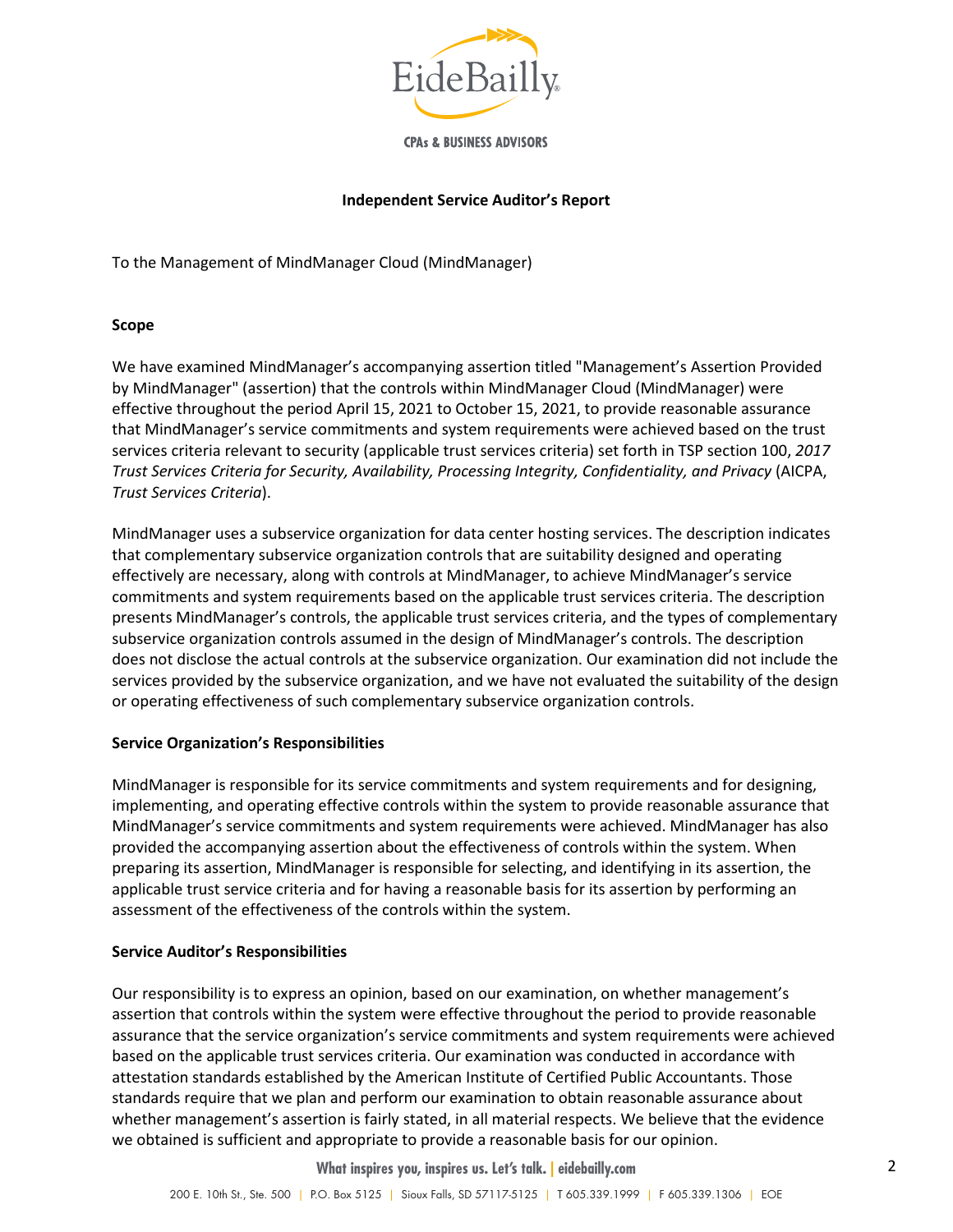Our examination included:

- Obtaining an understanding of the system and the service organization's service commitments and system requirements
- Assessing the risks that controls were not effective to achieve MindManager's service commitments and system requirements based on the applicable trust services criteria
- Performing procedures to obtain evidence about whether controls within the system were effective to achieve MindManager's service commitments and system requirements based the applicable trust services criteria

Our examination also included performing such other procedures as we considered necessary in the circumstances.

#### **Inherent Limitations**

There are inherent limitations in the effectiveness of any system of internal control, including the possibility of human error and the circumvention of controls.

Because of their nature, controls may not always operate effectively to provide reasonable assurance that the service organization's service commitments and system requirements were achieved based on the applicable trust services criteria. Also, the projection to the future of any conclusions about the effectiveness of controls is subject to the risk that controls may become inadequate because of changes in conditions or that the degree of compliance with the policies or procedures may deteriorate.

#### **Opinion**

In our opinion, management's assertion that the controls within MindManager Cloud relevant to security were effective throughout the period April 15, 2021 to October 15, 2021, to provide reasonable assurance that MindManager's service commitments and system requirements were achieved based on the applicable trust services criteria is fairly stated, in all material respects, if complementary subservice organization controls assumed in the design of MindManager's controls operated effectively throughout that period.

Gide Sailly LLP

Sioux Falls, South Dakota January 31, 2022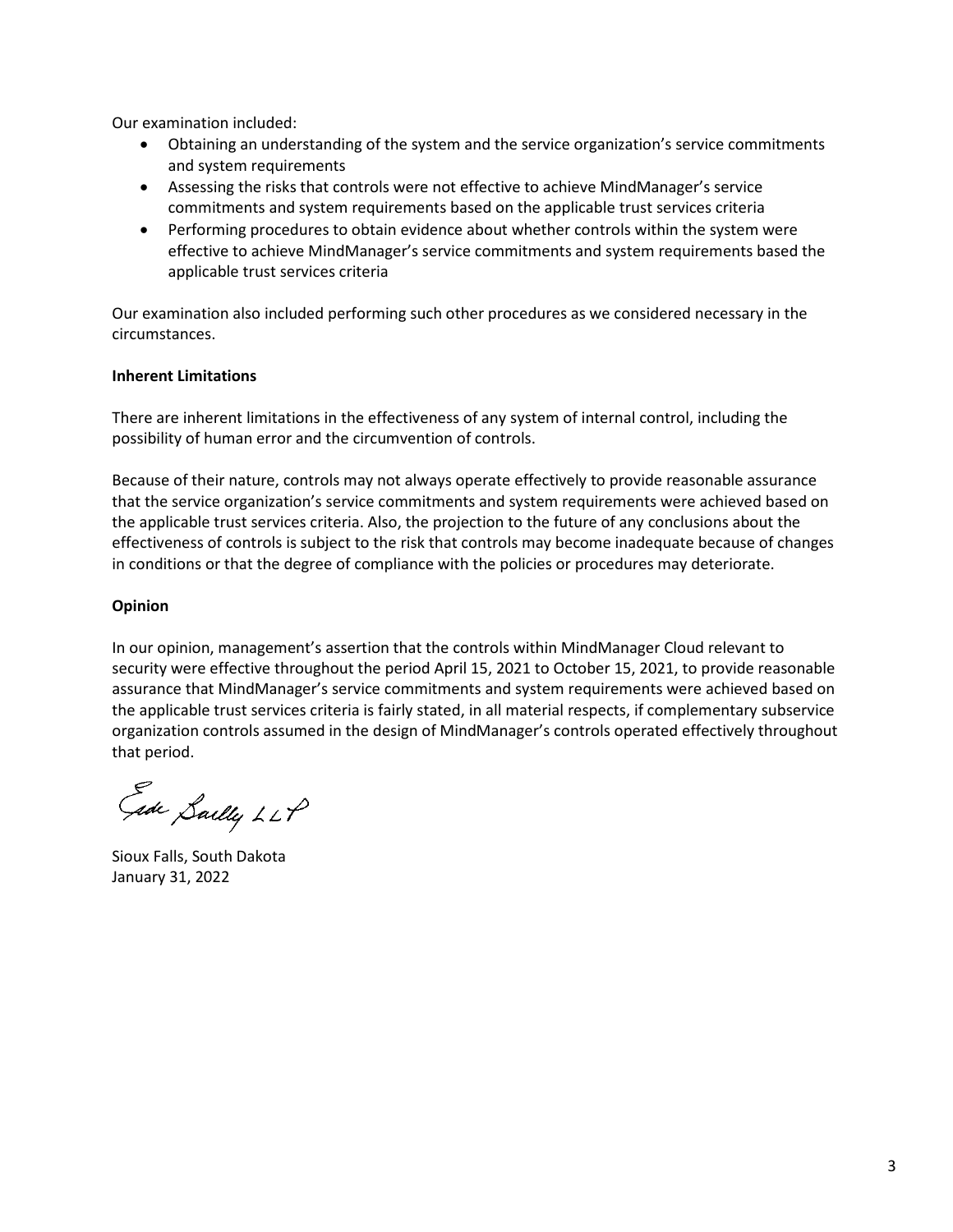<span id="page-7-0"></span>

# Attachment A

Description of the Boundaries of the MindManager Cloud

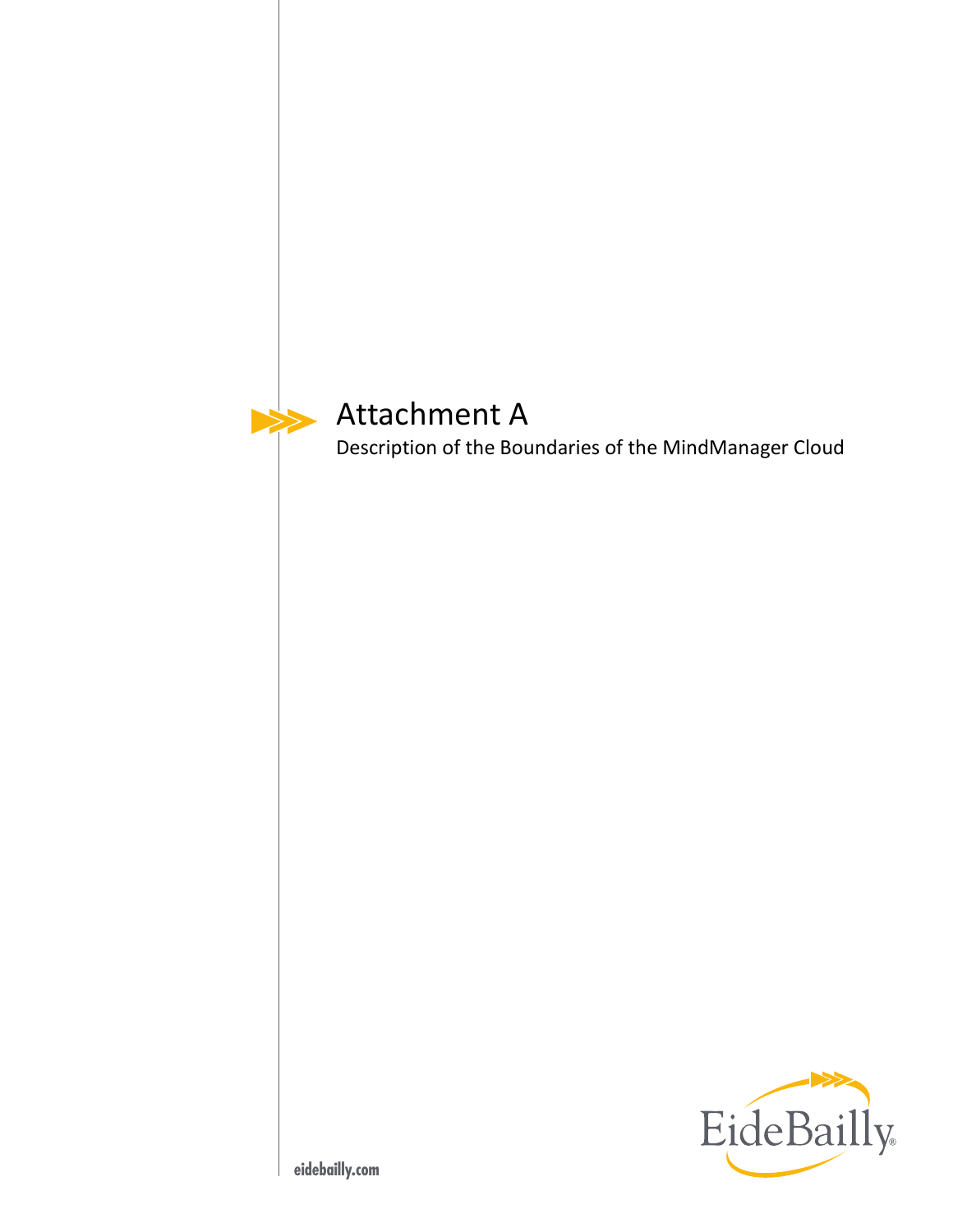#### **Company Background**

Since 1985 Corel Corporation has provided technology supporting innovation to industries of all sizes and types around the world. MindManager Cloud hereafter MindManager is part of Corel Corporation's Productivity portfolio with a global customer base in over 200 countries and across more than 21 industries. Individuals, teams and enterprises are enabled to capture, process and share cross cutting information, transform unstructured ideas and data into dynamic visual mind maps diagrams.

MindManager controls are based on a proprietary framework of prevailing security and privacy regulations, standards and frameworks underpinned by NIST 800-53r5. These include but are not limited to: AICPA TSP 100, CCPA, CSA, GDPR, ISO/IEC 17826, ISO/IEC 27001\*, ISO/IEC 27017\*, ISO/IEC 27018\*, ISO/IEC 27040, NIST 800- 53\*, NIST 800-145, NIST Cybersecurity Framework, OWASP, PIPEDA and PCI.

MindManager is a multi-cloud, multi-service, multi-tenant Software as a Service (SaaS) collaboration application deployed in a public cloud and managed through a shared responsibility model of protection with Amazon Web Services (AWS). The scope covered in this report consists of the following capabilities delivered through specific AWS services:

- 
- 
- 
- Database Storage Storage Storage Storage Storage Storage Storage Storage Storage Storage Storage Storage Storage Storage Storage Storage Storage Storage Storage Storage Storage •
- Analytics Management & Governance
- Compute Compute Networking & Content Delivery
- Containers Containers Security, Identity & Compliance
	-

Compliance information about AWS services is found at<https://aws.amazon.com/compliance/services-in-scope/>

The scope of locations covered in this report includes the supporting data centers located in:

- Germany: Europe (Frankfurt) (eu-central-1)
- Ireland: Europe (Dublin) (eu-west-1)

The following AWS Edge locations and/or Local Zone are also covered in this report:

- Munich, Germany
- Dublin, Ireland

AWS is responsible for operations and security of the cloud and is the infrastructure owner. MindManager inherits security controls from the following:

- Database Data
- 
- Platform and Storage **•** Operating System
- 

#### **Foundational Cloud Orchestration**

- 
- Network Networking
	-
- Physical Virtualization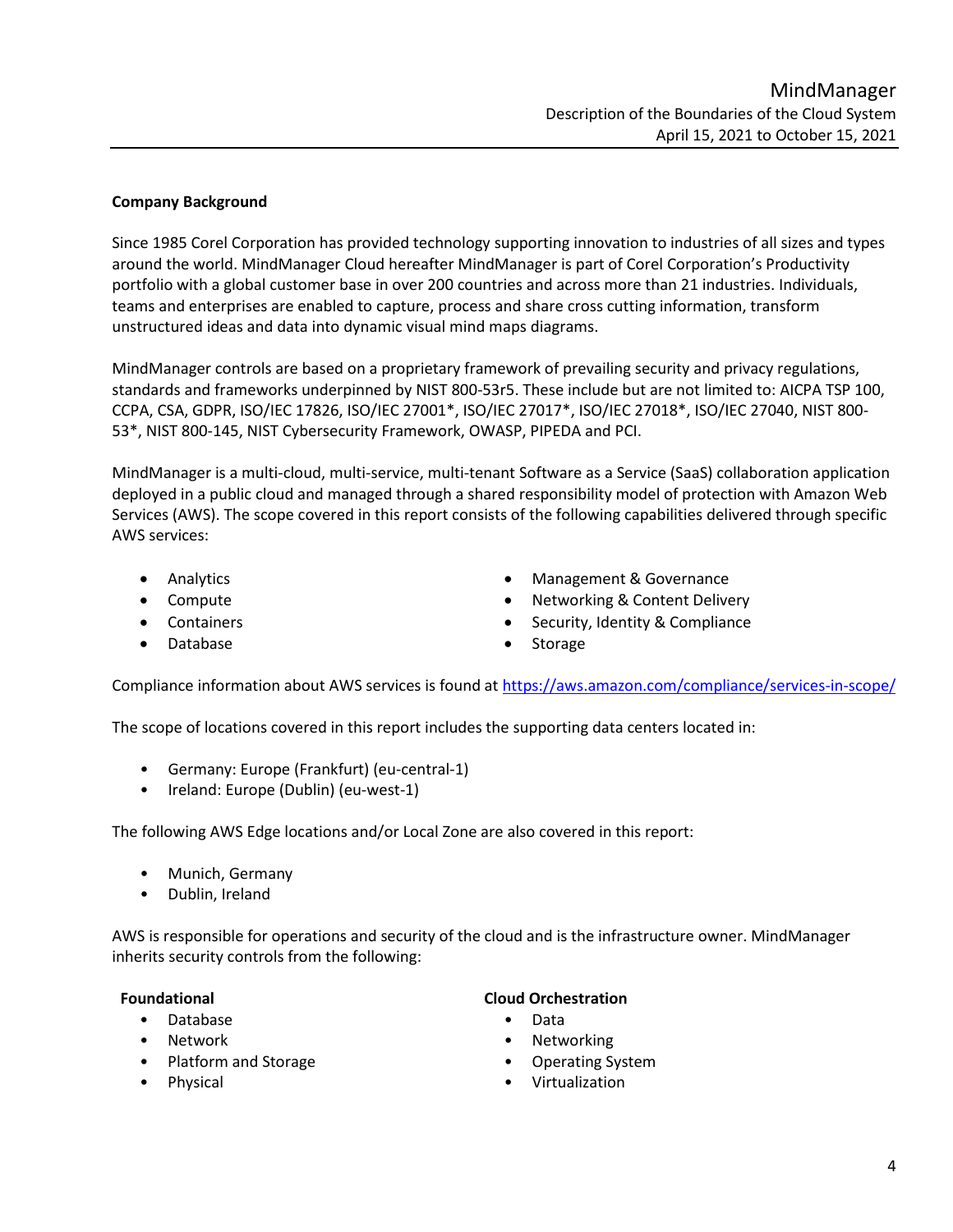# **Infrastructure**

MindManager's infrastructure is designed and managed in accordance with global security compliance standards along with industry best practices. The environments used by customers for collaboration is protected through an attack centered security control design and application of a three-tiered defense model.

The three-tiered defense model is a situational defense strategy reliant on selection, design and implementation of solutions and mechanisms design at a maximum to maintain information system availability and privacy and minimally alert should an intrusion occur. The tiers are classified below:

# **Three-Tiered Defense Tier 1 Tier 2 Tier 3**

- Preventative (stop) Primary Ingress
- Corrective (fix) Secondary Egress
- Detective (alert) Tertiary
- 
- -

- Action Mechanization Information Flow
	-
	-

All controls associated with the three-tiered defense model align to Corel's responsibility for operations and security of MindManager along with our role of data custodian. Controls managed and maintained by AWS are situationally inherited defined as follows:

## **Common Controls**

Implementation provides protection for multiple information systems.

## **System-Specific Controls**

Implementation provides protection for a specific information system.

## **Hybrid Controls**

Implementation provides protection are both system-specific and common.

AWS capabilities and services supporting MindManager are reviewed at least annually for continuous enhancement and compliance.

## **Components of the System**

MindManager is an information system. To us, an information system broadly is a discrete set of information resources organized for the possible collection, processing, maintenance, use, sharing, dissemination, or disposition of information. MindManager, here in after, the information system, does not process nor store customer information, rather it facilitates information use, sharing and dissemination.

Facilitation of information collaboration, also known as co-editing, is achieved across the various components defined as Sub-system(s) and Boundaries.

- 
- 
- 
- 
-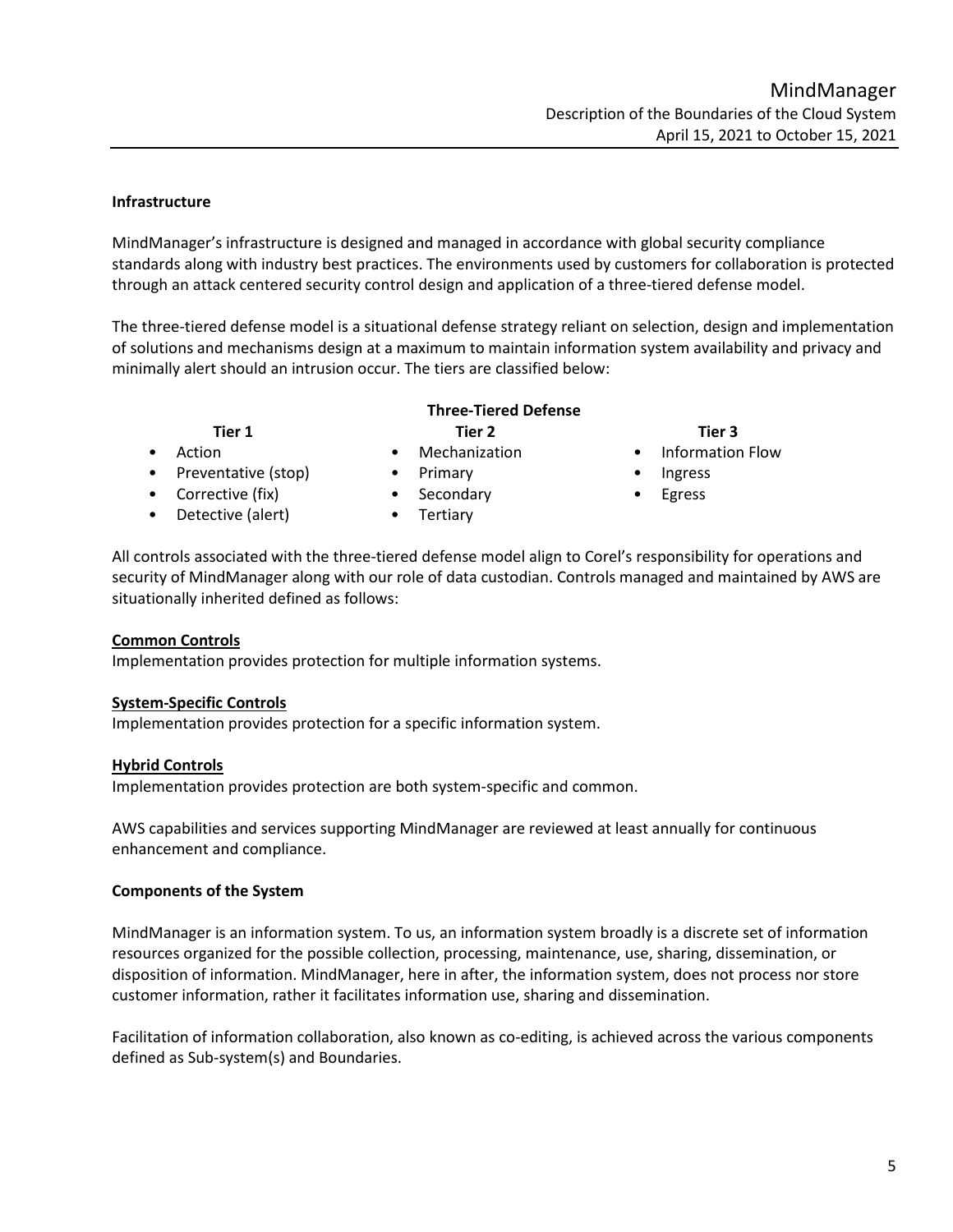To us, a subsystem is a major subdivision or element of an information system consisting of information, information technology, and personnel that performs one or more specific functions as defined by NIST 800-37r2. A description of the services included within the scope of this report is listed below:

## MindManager Account

Facilitates authentication and authorization of each user ensuring any data the user shares with the MindManager Cloud Services is owned, controlled and visible only to that user. It relies on a standards-based Identity Provider supporting prevailing identity and access management standards. Accounts are governed by role base access control ensuring the principle of least privilege is enforced. Accounts may be configured to support single sign-on via the customers compatible authentication provider.

#### MindManager License Validation

Stores customer license information for ongoing license validation with their associated product. License information is stored in a distributed, fault-tolerant, self-healing storage system supporting security, availability, and reliability. Data is protected by multiple layers of controls inclusive of: (1) network isolation (2) key management system and (3) encryption in transit using TLS 1.2.

#### MindManager Co-editing

Provides temporary file object storage service offering industry-leading scalability, data availability, security for customers with the appropriate license to create, open, edit, co-edit. File content is temporarily stored when there is a problem saving the MindManager file with changes from the editing session back to the original customer select permanent cloud storage location. All data stored at rest for this service is automatically deleted 7 days after the file is successfully saved back to the provider or when the user initiates deletion. The co-editing system is protected by AWS Encryption mechanisms for data at rest and in transit are industry standard and peer reviewed along with FIPS 140-2 validation. Customers utilizing co-editing are isolated using a blend of logical mechanisms inclusive of unique tenant IDs.

MindManager boundaries are transitional physical, logical and virtual resources enforcing isolation resulting in the prevention of information disclosure, theft and exfiltration of the information system. Transitional boundaries are physical, logical and virtual mechanisms when interconnected, provide access traversal throughout an information system. Boundary protection controls are defined by NIST 800-53r5.

#### **People**

Corel's organizational structure provides a framework for planning, executing and controlling business operations. Our Executive Leadership Team and senior leadership establish the Company's tone and communicate core values. The organizational structure assigns roles and responsibilities to provide for adequate staffing, security, efficiency of operations, and segregation of duties. Management has also established authority and appropriate lines of reporting for key personnel.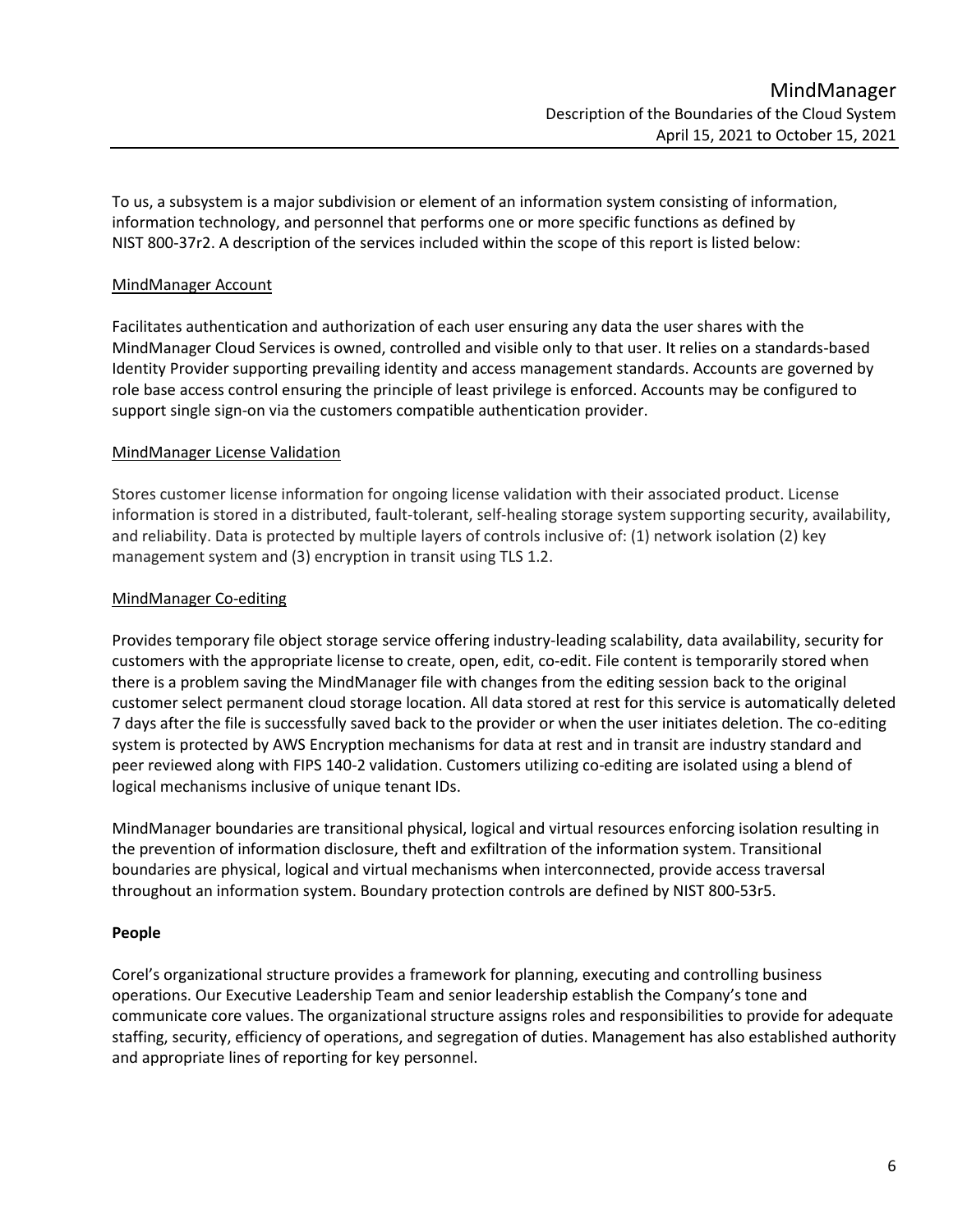The Company follows a structured on-boarding process to familiarize new employees with organizational tools, processes, privacy responsibilities, acceptable use practices, cyber security policies and procedures. Employees are provided with the Company's Code of Business Conduct and Ethics and additionally complete bi-annual Security & Awareness training for continuous awareness of threats.

# **Data**

Customers retain ownership and control of their own data. Customers are responsible for supporting secure egress connectivity from technologies to MindManager along with ensuring their own systems and endpoints are free of malicious code and actors. MindManager is designed to prevent customers from accessing physical hosts or instances not assigned to them by disabling control mechanism associated with their unique account and tenant ID.

## **Threat and Vulnerability Management**

At least annually, two external black-box penetration tests are performed by third parties verifying ongoing security posture has been maintained and any prior defects remediated.

# **Future Proofing**

Corel is committed to continuous protection of customer information and content. We maintain this commitment through a proprietary trust methodology of practices including but not limited to the following:

- Information Modeling
- Product Modeling
- Risk Modeling
- Verification

# **Complementary Subservice Organization Controls**

MindManager's controls related to criteria listed in the table below cover only a portion of internal controls relevant to those trust services control criteria. The achievement of certain trust services criteria related to MindManager's dependency on controls, known as complementary subservice organization controls, that are performed by our subservice providers.

The technology stack of the information system is under a shared responsibility model where AWS is responsible for backup and recovery of hardware, OS and applications at the foundational layer. Back-up and redundancy of the environment is provided and managed by AWS across independent and physically separated AWS data centers. MindManager's primary site is hosted in Germany (Frankfurt) and the backup site in Ireland (Dublin).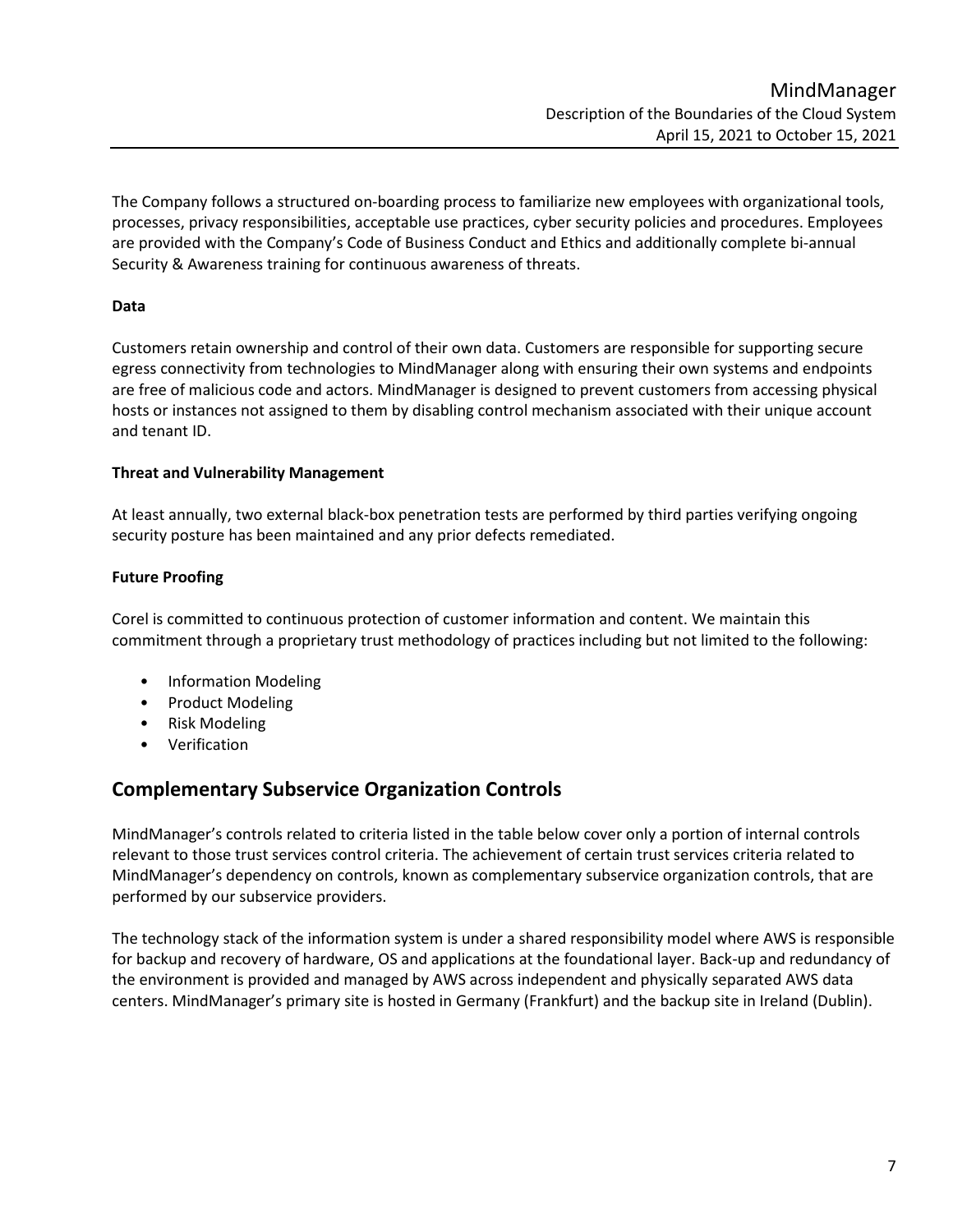Each user entity's internal control should be evaluated in conjunction with MindManager's controls and the related tests and results described in Section II of this report, while considering the complementary subservice organization controls expected to be implemented at the subservice organizations, as described in the table below. The scope of this report does not include criteria and controls at the external subservice organizations. Through the performance of the control activities described herein, including obtaining and evaluating available SOC reports for subservice providers, MindManager monitors subservice providers' adherence to policies and procedures.

| <b>Types of Services</b>                                                        | <b>Subservice Organization</b> | <b>Complementary Subservice</b>                                                                                                                                                                                | Relevant Applicable            |
|---------------------------------------------------------------------------------|--------------------------------|----------------------------------------------------------------------------------------------------------------------------------------------------------------------------------------------------------------|--------------------------------|
| Provided                                                                        | <b>Name</b>                    | <b>Organization Controls</b>                                                                                                                                                                                   | <b>Trust Services Criteria</b> |
| Networking hardware,<br>Physical Security, and<br><b>Environmental Controls</b> | Amazon Web Services            | Amazon Web Services is<br>responsible for maintaining<br>controls for change<br>management, risk<br>management, logical and<br>physical security, and<br>availability related to the<br>services they provide. | CC4, CC6, CC8                  |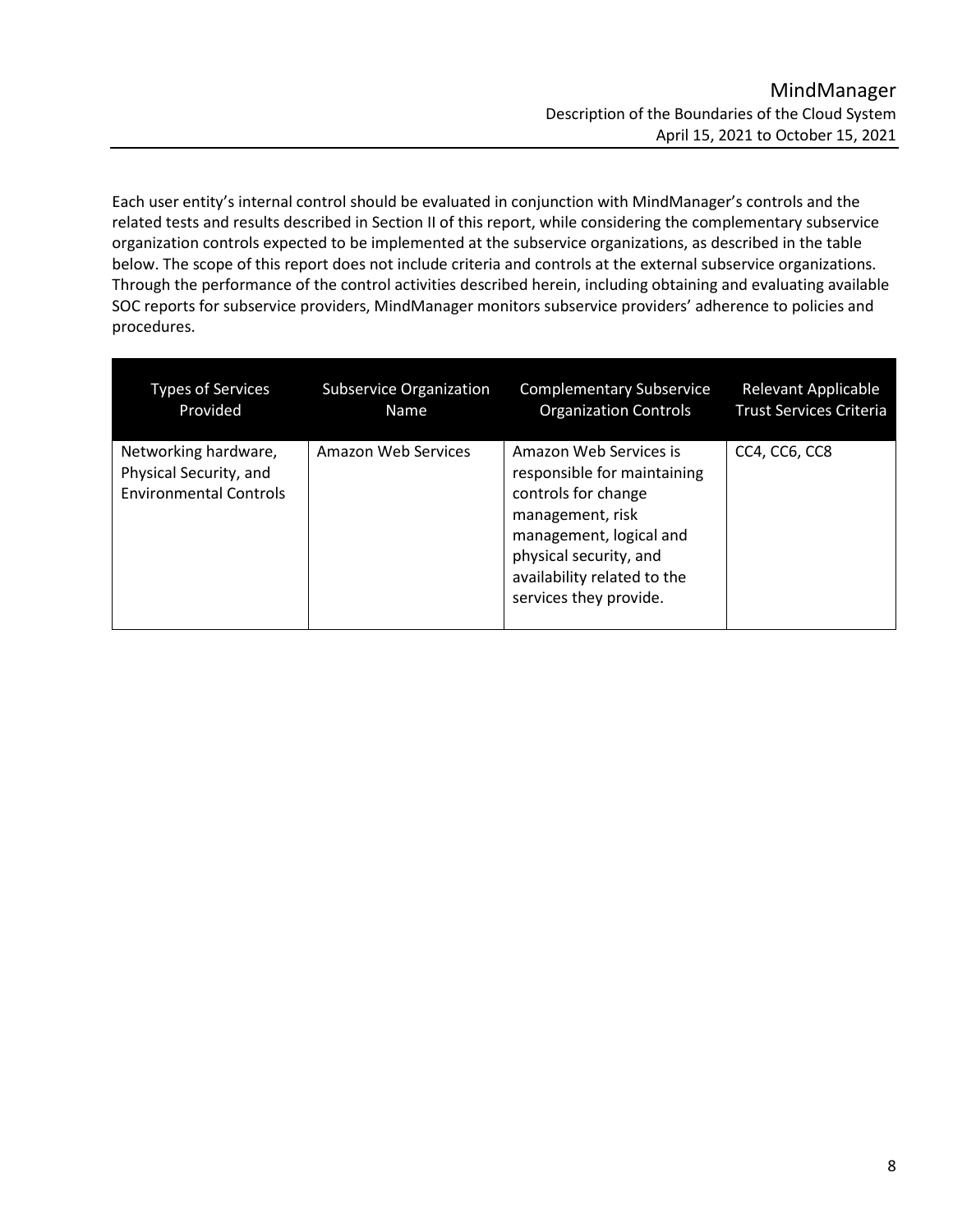<span id="page-13-0"></span>

# Attachment B

Principal Service Commitments and System Requirements